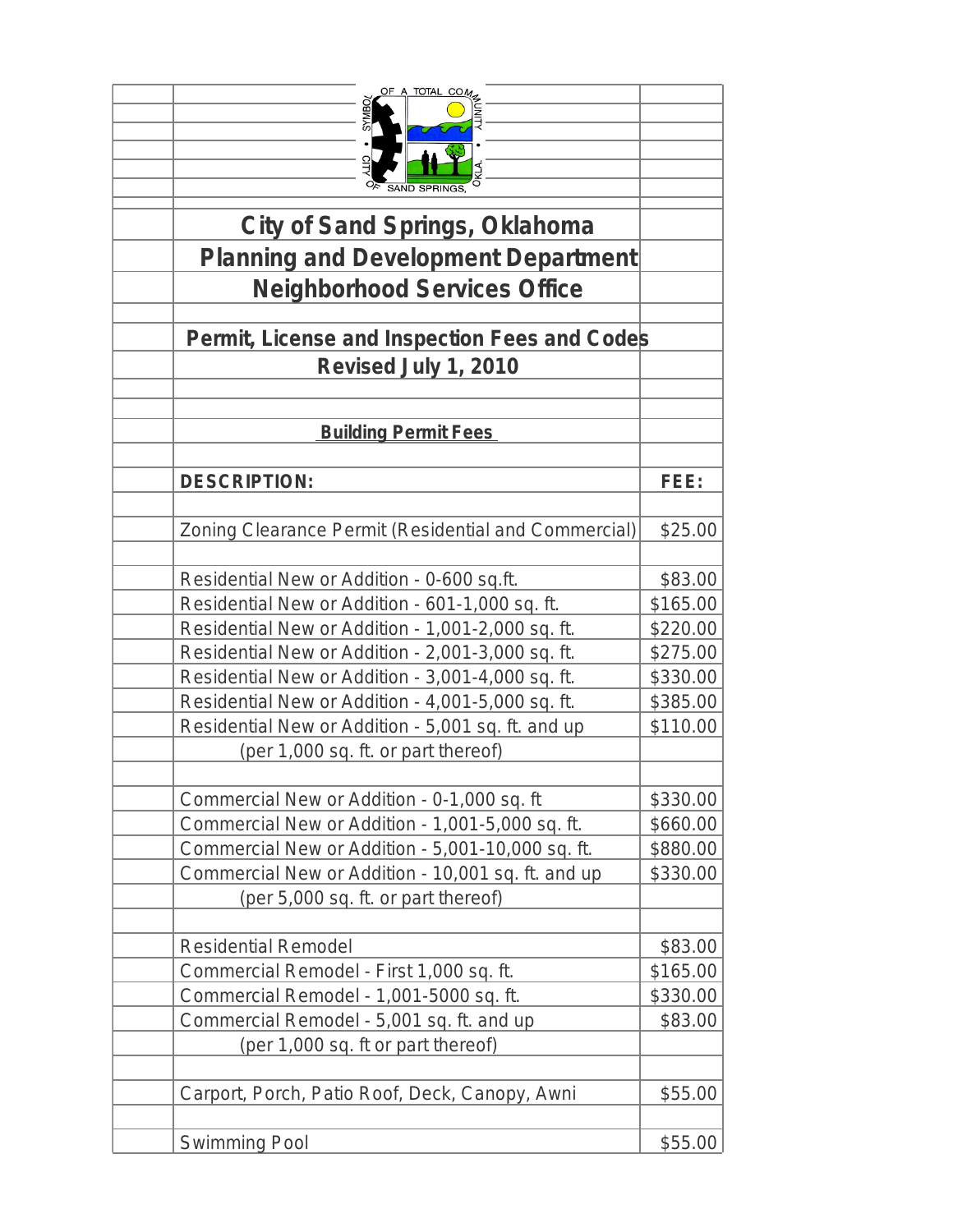| PERMIT, LICENSE AND INSPECTION FEES AND CODES - Page 2 |          |
|--------------------------------------------------------|----------|
|                                                        |          |
|                                                        |          |
| <b>Building Permit Fees</b>                            |          |
|                                                        |          |
| <b>DESCRIPTION:</b>                                    | FEE:     |
|                                                        |          |
| <b>Conditional Permit Fee</b>                          | \$55.00  |
| Beginning Work Without Permit Penalty                  | \$110.00 |
| Plan Resubmittal Fee (Each Occurrence)                 | \$28.00  |
| Permit Withdrawal Fee - Commercial                     | \$55.00  |
| Permit Withdrawal Fee - Residential                    | \$28.00  |
| Permit Revolving Fund Fee                              | \$4.50   |
| Permit Revolving Fund Admn Fee                         | \$0.50   |
|                                                        |          |
|                                                        |          |
| <b>Park Fees</b>                                       |          |
|                                                        |          |
| <b>DESCRIPTION:</b>                                    | FEE:     |
|                                                        |          |
| Residential Park Fee - Angus Valley Farms              | \$75.00  |
| Plus Per Bedroom - Angus Valley Farms                  | \$25.00  |
|                                                        |          |
| Residential Park Fee - Brooklyn Heights                | \$75.00  |
| Plus Per Bedroom - Brooklyn Heights                    | \$25.00  |
|                                                        |          |
| Residential Park Fee - Cambridge Park Estates          | \$75.00  |
| Plus Per Bedroom - Cambridge Park Estates              | \$25.00  |
|                                                        |          |
| Residential Park Fee - Country Club Colony             | \$75.00  |
| Plus Per Bedroom - Country Club Colony                 | \$25.00  |
|                                                        |          |
| Residential Park Fee - Edgewood at the Gables          | \$250.00 |
|                                                        |          |
| Residential Park Fee - Gable Hills Apartments          | \$250.00 |
|                                                        |          |
| Residential Park Fee - Greentree at Sand Springs       | \$250.00 |
|                                                        |          |
| Residential Park Fee - Lakeside Park                   | \$75.00  |
| Plus Per Bedroom - Lakeside Park                       | \$25.00  |
|                                                        |          |
| Residential Park Fee - Lakeside Ridge                  | \$75.00  |
|                                                        |          |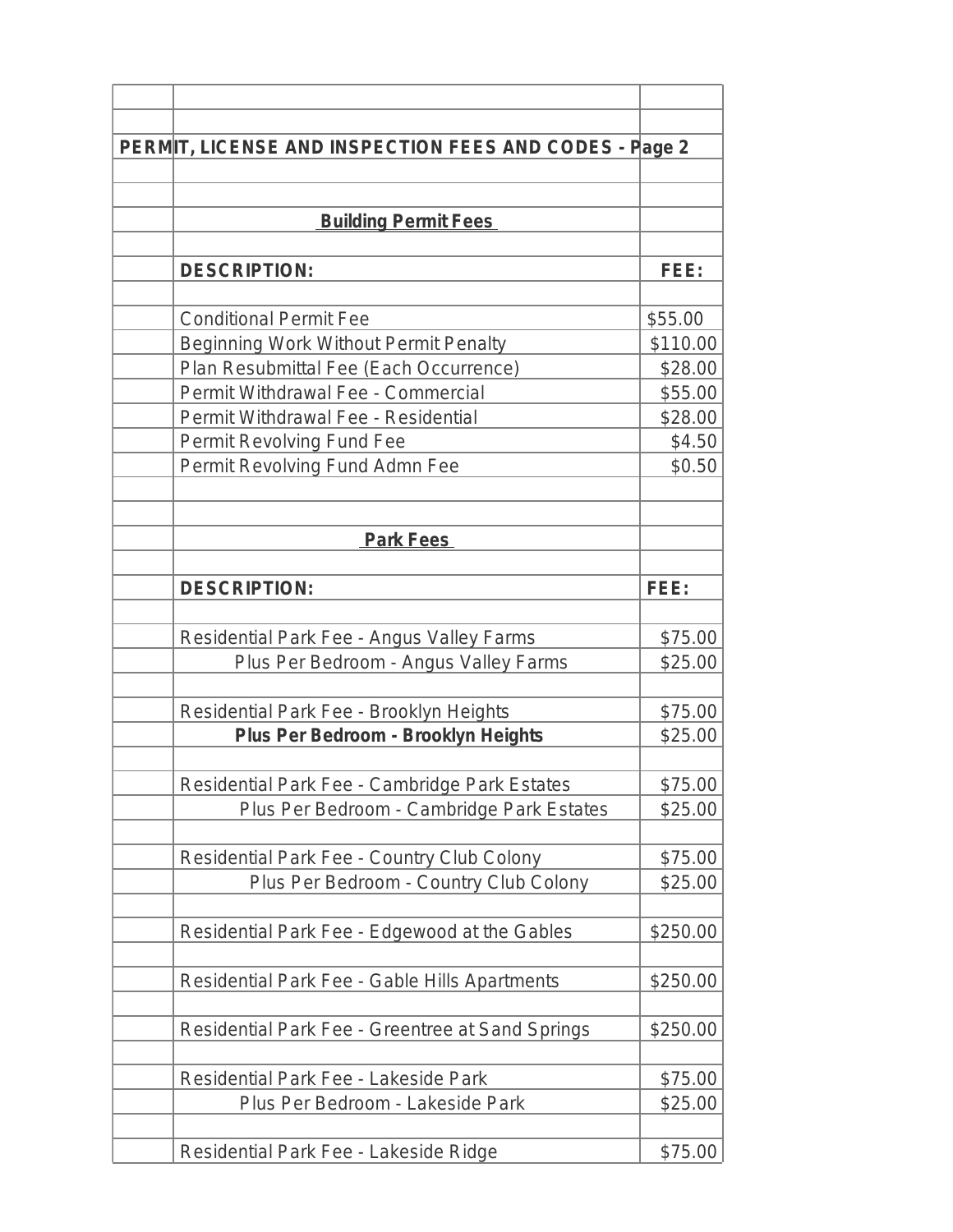| Plus Per Bedroom - Lakeside Ridge                      | \$25.00  |
|--------------------------------------------------------|----------|
|                                                        |          |
|                                                        |          |
|                                                        |          |
| PERMIT, LICENSE AND INSPECTION FEES AND CODES - Page 3 |          |
|                                                        |          |
|                                                        |          |
| <b>Park Fees</b>                                       |          |
|                                                        |          |
| <b>DESCRIPTION:</b>                                    | FEE:     |
|                                                        |          |
| Residential Park Fee - Northridge Estates              | \$75.00  |
| Plus Per Bedroom - Northridge Estates                  | \$25.00  |
|                                                        |          |
| Residential Park Fee - Ridge at Whispering Creek       | \$75.00  |
| Plus Per Bedroom - Ridge at Whispering Creek           | \$25.00  |
|                                                        |          |
| Residential Park Fee - Rolling Oaks V                  | \$75.00  |
| Plus Per Bedroom - Rolling Oaks V                      | \$25.00  |
|                                                        |          |
| Residential Park Fee - Shadow Creek Estates            | \$75.00  |
| Plus Per Bedroom - Shadow Creek Estates                | \$25.00  |
|                                                        |          |
| Residential Park Fee - Spring Lake Mountain Estates    | \$75.00  |
| Plus Per Bedroom - Spring Lake Mountai                 | \$25.00  |
|                                                        |          |
| Residential Park Fee - Stone Creek Estates             | \$75.00  |
| Plus Per Bedroom - Stone Creek Estates                 | \$25.00  |
|                                                        |          |
| Residential Park Fee - Stone Villa                     | \$75.00  |
| Plus Per Bedroom - Stone Villa                         | \$25.00  |
|                                                        |          |
| Residential Park Fee - Village Estates                 | \$75.00  |
| Plus Per Bedroom - Village Estates                     | \$25.00  |
|                                                        |          |
| Residential Park Fee - Walnut Ridge                    | \$75.00  |
| Plus Per Bedroom - Walnut Ridge                        | \$25.00  |
|                                                        |          |
| Residential Park Fee - Westwood Estates                | \$75.00  |
| Plus Per Bedroom - Westwood Estates                    | \$25.00  |
|                                                        |          |
| Residential Park Fee - Duplex Dwelling                 | \$150.00 |
| Plus Per Bedroom - Duplex Dwelling                     | \$25.00  |
|                                                        |          |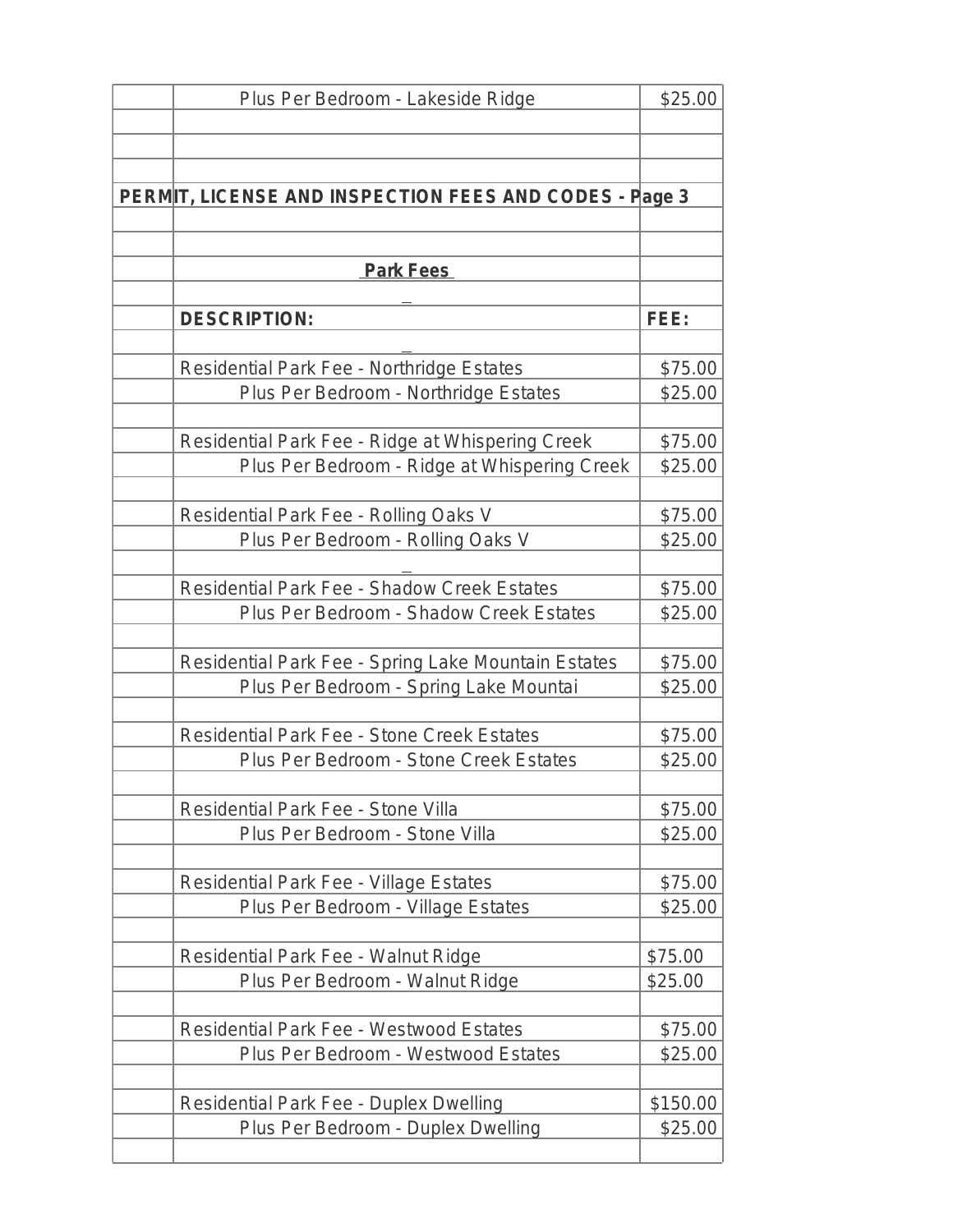| Residential Park Fee - Per Multi-Family Dwelling Unit  | \$250.00 |
|--------------------------------------------------------|----------|
|                                                        |          |
| Residential Park Fee - Per Mobile Home Lot or Space    | \$250.00 |
|                                                        |          |
|                                                        |          |
| PERM, LICENSE AND INSPECTION FEES AND CODES - Page 4   |          |
|                                                        |          |
|                                                        |          |
| <b>Park Fees</b>                                       |          |
|                                                        |          |
| <b>DESCRIPTION:</b>                                    | FEE:     |
| Residential Park Fee - Single Family Dwelling          | \$75.00  |
| Plus Per Bedroom - Single Family Dwelling              | \$25.00  |
| Single Family Dwelling Park Fee applies to all other   |          |
| subdivisions and unplatted properties not listed above |          |
|                                                        |          |
|                                                        |          |
|                                                        |          |
|                                                        |          |
|                                                        |          |
|                                                        |          |
|                                                        |          |
|                                                        |          |
|                                                        |          |
|                                                        |          |
|                                                        |          |
|                                                        |          |
|                                                        |          |
|                                                        |          |
|                                                        |          |
|                                                        |          |
|                                                        |          |
|                                                        |          |
|                                                        |          |
|                                                        |          |
|                                                        |          |
|                                                        |          |
|                                                        |          |
|                                                        |          |
|                                                        |          |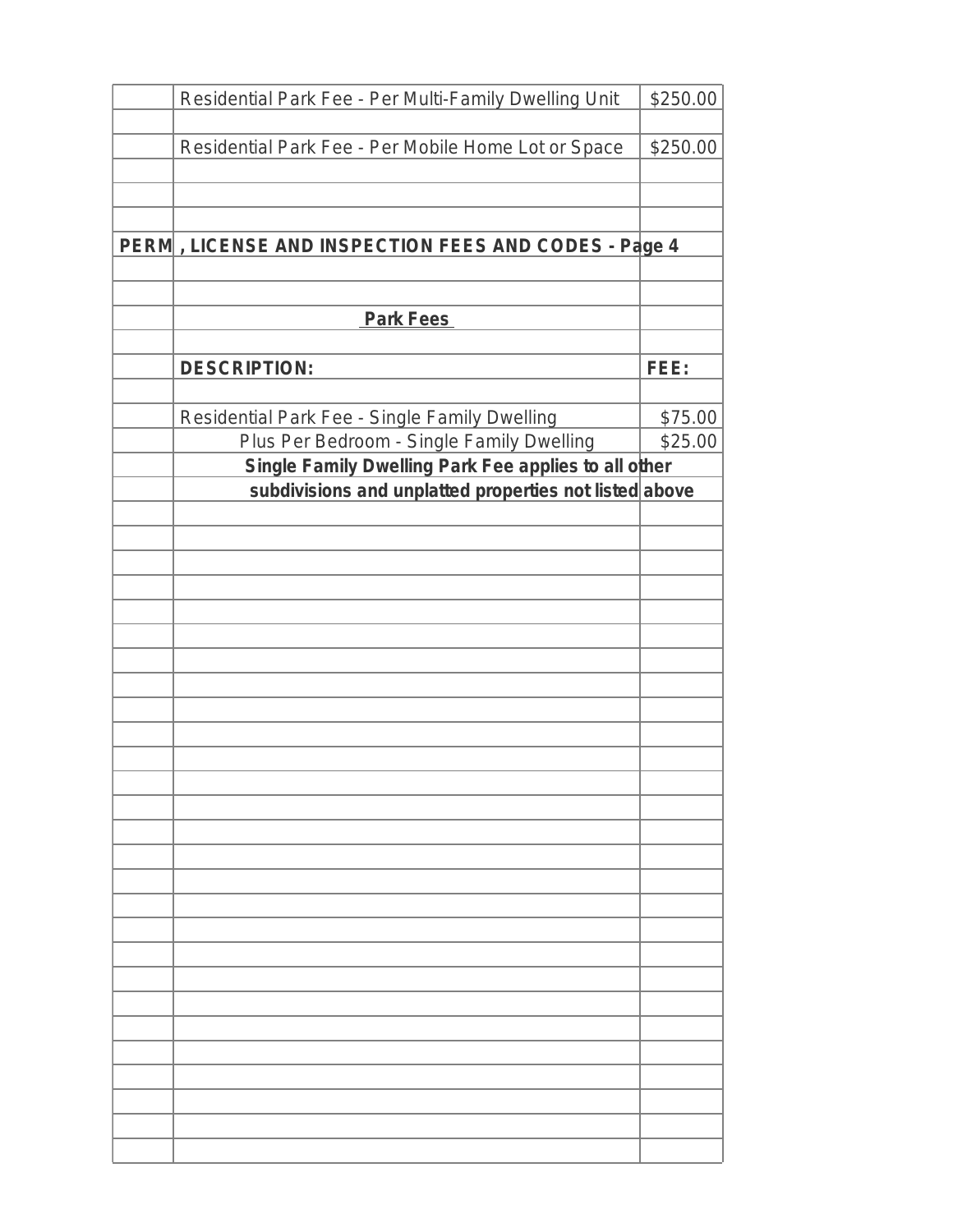| PERM, LICENSE AND INSPECTION FEES AND CODES - Page 5      |          |
|-----------------------------------------------------------|----------|
|                                                           |          |
|                                                           |          |
| <b>Other Permit Fees</b>                                  |          |
| <b>DESCRIPTION:</b>                                       | FEE:     |
|                                                           |          |
| <b>Blasting Permit</b>                                    | \$100.00 |
| Plus Per Blast Charge                                     | \$25.00  |
| Certificate of Compliance                                 | \$50.00  |
| Certificate of Occupancy - Change in Use/Occupancy        | \$50.00  |
| Certificate of Occupancy - New Construction               | \$50.00  |
| Certified Mailing Fee - per letter                        | \$3.30   |
| Copies - per page                                         | \$0.25   |
| Curb Cut/Sidewalk/Pavement Cut/Boring Permit              | \$25.00  |
| <b>Demolition Permit</b>                                  | \$25.00  |
| Earth Change Permit                                       | \$25.00  |
| Fiber Optic Cable Annual Fee - Per lineal ft.             | \$1.00   |
| Fiber Optic Cable Inspection Fee - Per lineal ft.         | \$1.00   |
| Fire Alarm System                                         | \$50.00  |
| Fire Suppression System - Structural                      | \$50.00  |
| <b>Flood Map Determination</b>                            | \$25.00  |
| <b>Moving Permit</b>                                      | \$100.00 |
| Oil Well Permit - New                                     | \$600.00 |
| Oil Well Permit - Annual Renewal                          | \$250.00 |
| Public Nuisance Abatement Administrative Fee              | \$200.00 |
| Public Works Plan Review (per sheet)                      | \$50.00  |
| Public Works Record Drawing (per utility)                 | \$200.00 |
|                                                           | \$0.50   |
| Regular Mailing Fee - per letter                          |          |
| Sign - 100 sq. ft. or less (one side)                     | \$55.00  |
| Sign - 101 or more sq. ft. (one side)                     | \$110.00 |
| Sign - Outdoor Advertising 250 sq. ft. or less (per side) | \$165.00 |
| Sign - Outdoor Advertising over 250 sq. ft. (per side)    | \$330.00 |
| Sign - Portable (30 day limit, one time per year)         | \$50.00  |
| Sign - Promotional (10 day limit, four times per year)    | \$50.00  |
| Sign - Promotional (40 days consecutively, one t          | \$50.00  |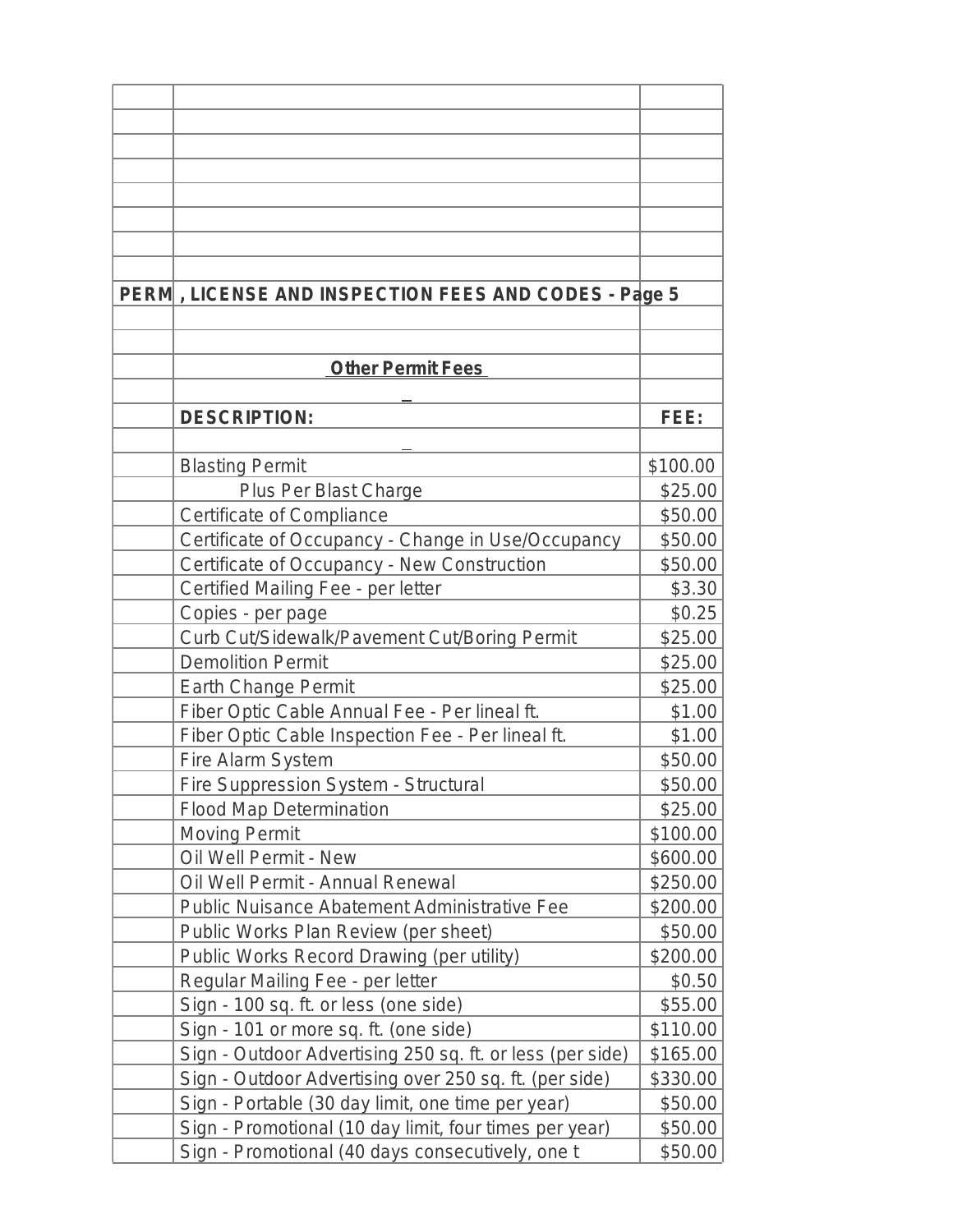| <b>Special Assessment Letter</b>                     | \$25.00  |
|------------------------------------------------------|----------|
| Temporary Use Permit (30 day limit)                  | \$100.00 |
| Zoning Code Book                                     | \$25.00  |
| Water Tap Permit                                     | \$50.00  |
|                                                      |          |
|                                                      |          |
|                                                      |          |
|                                                      |          |
|                                                      |          |
|                                                      |          |
|                                                      |          |
| PERM, LICENSE AND INSPECTION FEES AND CODES - Page 6 |          |
|                                                      |          |
|                                                      |          |
| <b>Miscellaneous License Fees</b>                    |          |
|                                                      |          |
| <b>DESCRIPTION:</b>                                  | FEE:     |
|                                                      |          |
| Beer - Annual (on-and-off premises consumption)      | \$20.00  |
| Liquor Store - Annual (Package Store)                | \$700.00 |
| Mixed Beverage - New                                 |          |
| Mixed Beverage - Renewal                             | \$900.00 |
| Wine - New                                           | \$500.00 |
| Wine - Renewal                                       | \$450.00 |
|                                                      |          |
| Amusement Device/Pool-Billiard Table - Annual        | \$15.00  |
| <b>Auctioneer License</b>                            | \$50.00  |
| Carnival - First Day                                 | \$100.00 |
| Plus Each Additional Day                             | \$100.00 |
| Itinerant Peddler/Vendor - Good for one year (fix    | \$75.00  |
| Solid Waste Permit Fee (per cubic yard)              | \$5.00   |
|                                                      |          |
|                                                      |          |
| <b>Trade License Fees</b>                            |          |
|                                                      |          |
| <b>Electrical Contractor License</b>                 | \$125.00 |
| <b>Mechanical Contractor License</b>                 | \$125.00 |
| <b>Plumbing Contractor License</b>                   | \$125.00 |
| Water Tap Installer License                          | \$125.00 |
|                                                      |          |
|                                                      |          |
|                                                      |          |
|                                                      |          |
|                                                      |          |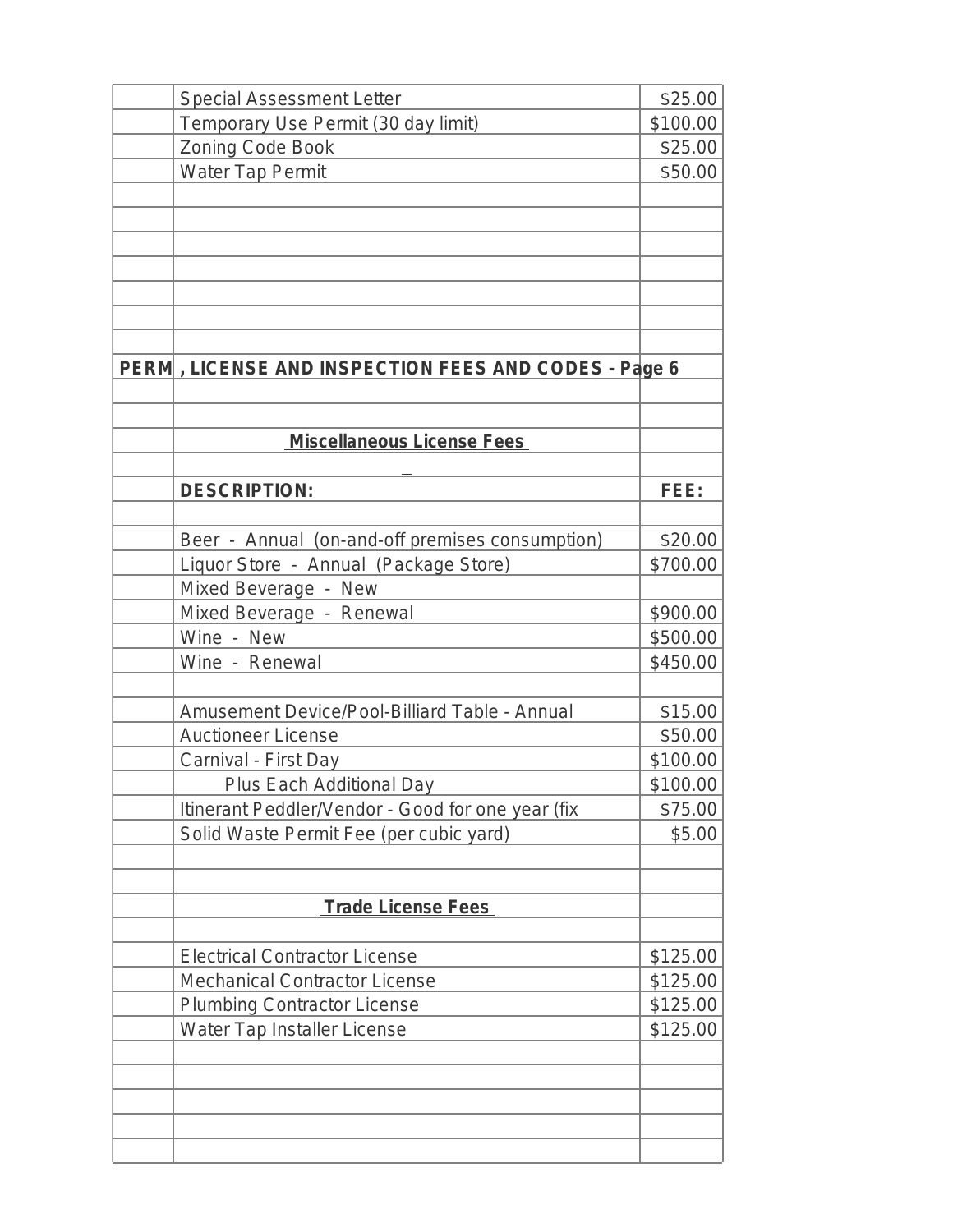| PERM, LICENSE AND INSPECTION FEES AND CODES - Page 7 |          |
|------------------------------------------------------|----------|
|                                                      |          |
|                                                      |          |
| <b>Inspection Fees</b>                               |          |
|                                                      |          |
| <b>DESCRIPTION:</b>                                  | FEE:     |
|                                                      |          |
| <b>Residential Building</b>                          | \$55.00  |
| <b>Commercial Building</b>                           | \$110.00 |
| Reinspection/Miscellaneous Inspection                | \$28.00  |
|                                                      |          |
| Zoning Field Inspection                              | \$25.00  |
|                                                      |          |
| Electrical Final - Single-Phase (100-270 volt) 10    | \$83.00  |
| Plus Per 100 Amps or Part Thereafter                 | \$28.00  |
| Electrical Final - Three-Phase 100 Amp Service       | \$138.00 |
| Plus Per 100 Amps or Part Thereafter                 | \$28.00  |
| <b>Temporary Construction Pole - TBC</b>             | \$28.00  |
| Temp To Building Meter Service                       | \$28.00  |
| <b>Electrical Service Change Out</b>                 | \$55.00  |
| <b>Electrical Miscellaneous</b>                      | \$28.00  |
|                                                      |          |
| <b>Plumbing Final - First Five Fixtures</b>          | \$55.00  |
| Plumbing Final - Next Seven Fixtures                 | \$55.00  |
| Plus Any Addition Fixtures                           | \$11.00  |
| <b>Water Service</b>                                 | \$28.00  |
| <b>Sewer Service</b>                                 | \$28.00  |
| <b>Gas Service</b>                                   | \$28.00  |
| Water-Sewer-Gas Service - At One Time                | \$55.00  |
| Rural Water Line Inspection                          | \$55.00  |
| <b>Temporary Gas Service</b>                         | \$28.00  |